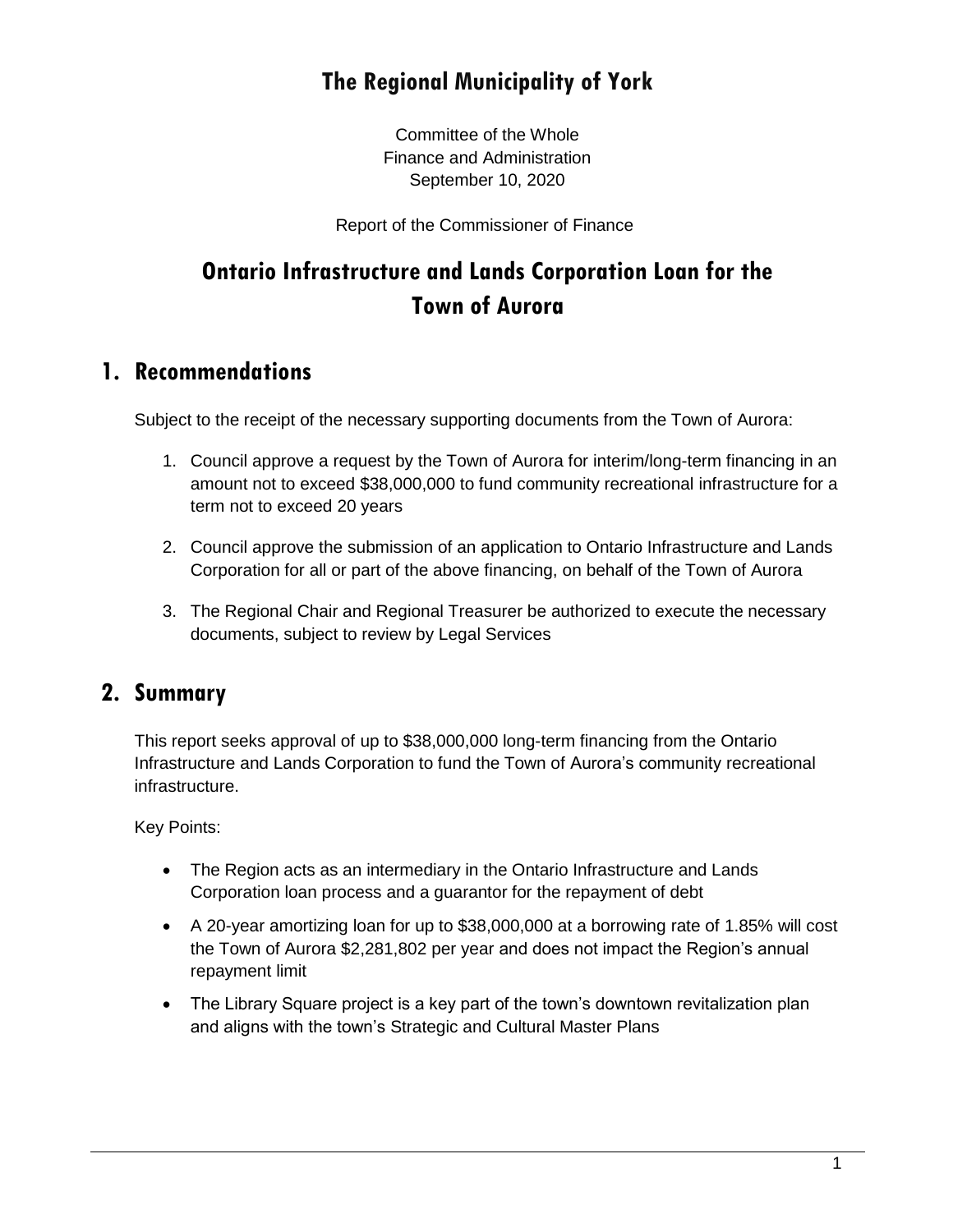# **3. Background**

#### **Regional Council authority is required to issue long-term debt for local municipalities**

On August 25, 2020, Council for the Town of Aurora will be presented with a request for authorization of debt financing for an amount up to \$38,000,000 and a term not to exceed 20 years.

The Town has now requested that the Region approve a long-term loan from the Ontario Infrastructure and Lands Corporation for up to this amount to finance the community recreational infrastructure listed in Table 1.

| able |
|------|
|------|

| <b>Project Name</b>    | <b>Financing Amount</b><br>Requested | <b>Financing Term</b><br>(years) |
|------------------------|--------------------------------------|----------------------------------|
| Library Square (81019) | \$38,000,000                         | 20                               |

#### **Town of Aurora Capital Project Requiring Long-Term Financing**

Under section 401 of the *Municipal Act, 2001* (the Act), Regional Council approval is required for all long-term financing required by local municipalities, including applications to Ontario Infrastructure and Lands Corporation for financing. Additionally, the Act states that all debentures issued by the Region for either its own purposes or the purposes of its lower-tier municipalities will be direct, joint and several obligations of the Region and its lower-tier municipalities. The Region's role for the duration of the loan will be to guarantee the repayment of debt and ensure that payments are received by Ontario Infrastructure and Lands Corporation on a timely basis from the local municipality.

# **4. Analysis**

#### **The requested loan of \$38,000,000 is within the Annual Repayment Limit for the Town of Aurora**

The Town of Aurora Treasurer has indicated that Aurora's most recent annual debt and financial obligation limit from the Ministry of Municipal Affairs and Housing has been updated to incorporate the additional financing costs associated with the requested loan and that Aurora's borrowing remains within the limit set by the Ministry.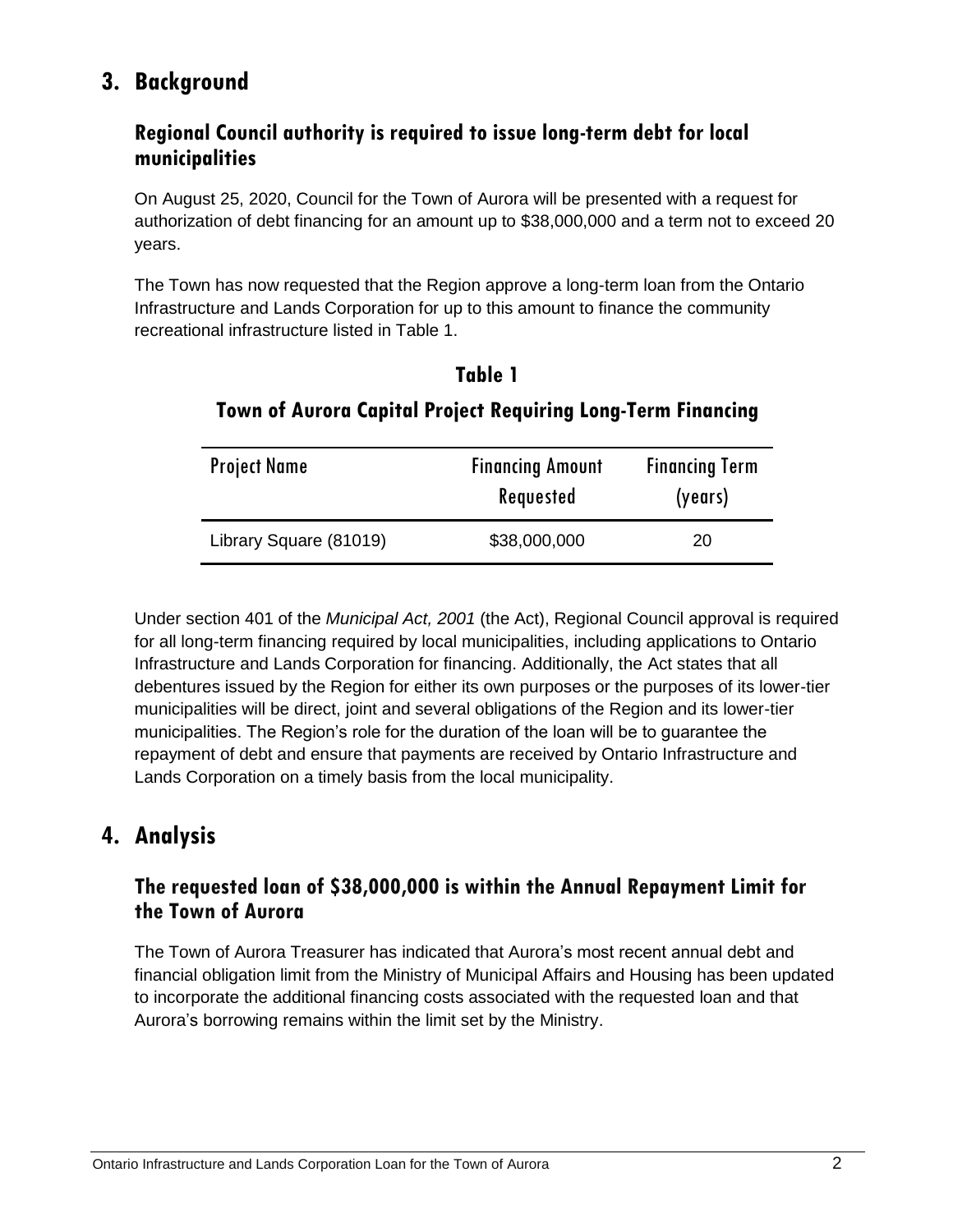#### **The Town of Aurora's borrowing will not affect the Region's Annual Repayment Limit**

The Act excludes the Region's repayment of the long-term debt borrowed for its local municipalities from the Region's own annual repayment limit calculation. Therefore, the Town of Aurora's borrowing will not affect the Region's annual repayment limit

#### **Initiative supports Aurora's Strategic and Cultural Master Plan goals**

The Region supports its local municipalities by assisting them in acquiring long term financing for their capital projects. The Library Square project is a key part of Aurora's downtown revitalization plan and aligns with both Aurora's Strategic and Cultural Master Plans.

# **5. Financial**

The Region acts as an intermediary in the Ontario Infrastructure and Lands Corporation loan process and a guarantor for the repayment of debt. The Corporation's borrowing rates are available to municipalities.

# **6. Local Impact**

# **A 20-year amortizing loan for up to \$38,000,000 at a borrowing rate of 1.85% will cost the Town of Aurora \$2,281,802 per year**

Based upon Ontario Infrastructure and Lands Corporation's currently posted borrowing rate of 1.85% for a 20-year term amortizing loan (as at July 31, 2020), the Town of Aurora would incur costs of \$2,281,802 per year to service an \$38,000,000 loan.

# **7. Conclusion**

The Town of Aurora has requested up to \$38,000,000 interim and/or long-term financing from Ontario Infrastructure and Lands Corporation. The financing is for community recreational infrastructure and is consistent with Aurora's priorities.

The Region's role is to act as an intermediary in the Ontario Infrastructure and Lands Corporation's loan process and a guarantor for the repayment of debt.